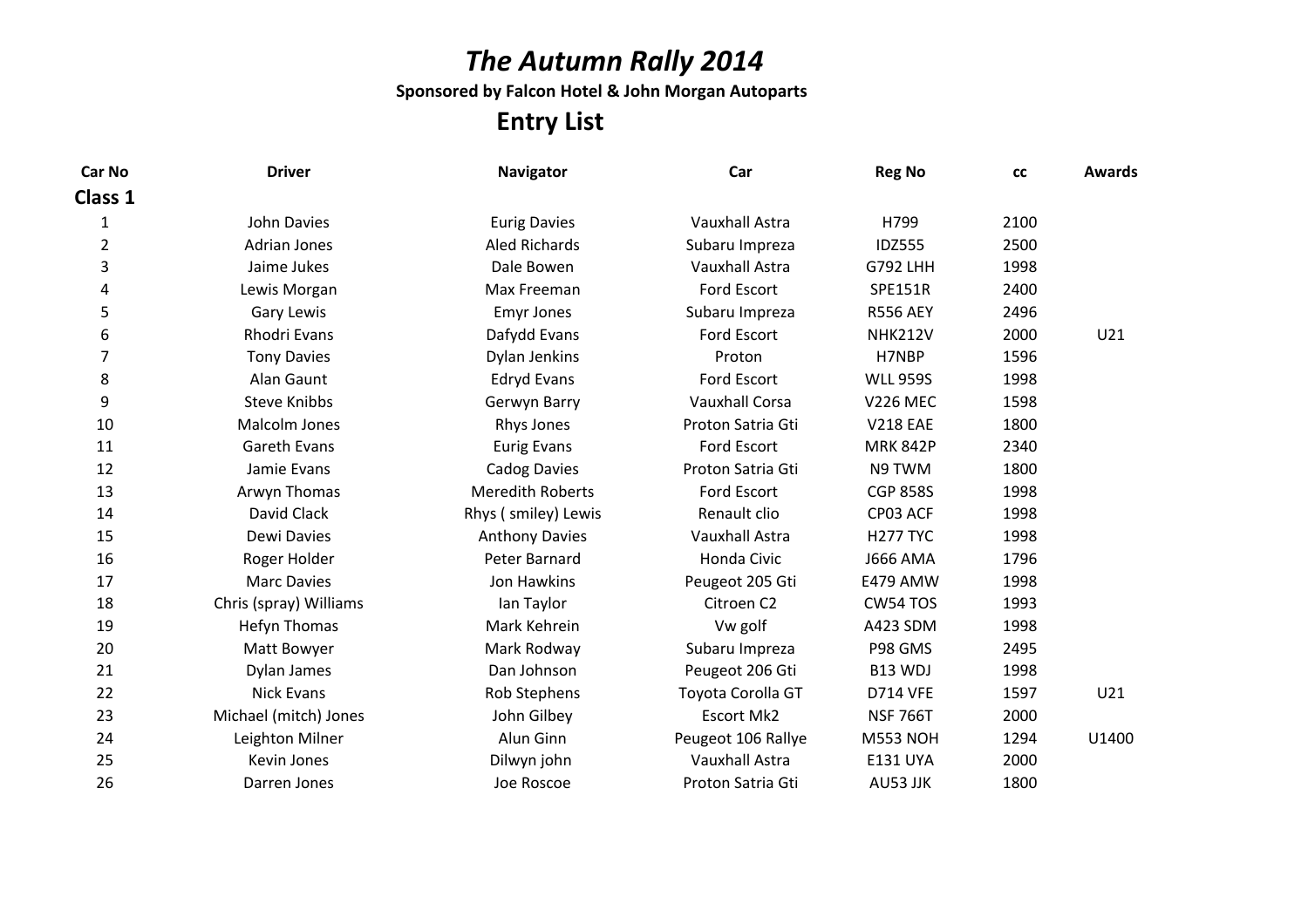# The Autumn Rally 2014

Sponsored by Falcon Hotel & John Morgan Autoparts

### Entry List

| <b>Car No</b>  | <b>Driver</b>        | <b>Navigator</b>       | Car                   | <b>Reg No</b>   | <b>CC</b>  | <b>Awards</b> |
|----------------|----------------------|------------------------|-----------------------|-----------------|------------|---------------|
| <b>Class 2</b> |                      |                        |                       |                 |            |               |
| 27             | <b>Huw Howells</b>   | <b>Hefin Jenkins</b>   | Peugeot 205 Gti       | <b>G502 RMW</b> | 1580       |               |
| 28             | Paul Jones           | Dafydd - Sion Lloyd    | Citroen Xsara         | SC51 DME        | 1990       | U21           |
| 29             | Lee Taylor           | <b>Andy Davies</b>     | <b>TBA</b>            | <b>TBA</b>      | <b>TBA</b> |               |
| 30             | <b>Rhodri Evans</b>  | Aled Jones             | Peugeot 205           | <b>E741 XUX</b> | 1395       | U1400         |
| 31             | Anthony Reynolds     | <b>Geraint Jones</b>   | <b>Bmw Compact</b>    | <b>N823 TRY</b> | 1596       |               |
| 32             | Mike James           | Aled Johnson           | Vauxhall Astra        | <b>G143 FVV</b> | 1998       |               |
| 33             | <b>Emyr Morgan</b>   | <b>Chris Davies</b>    | Ford Escort mk6 rwd   | <b>R221 XUD</b> | 1998       |               |
| 34             | Nathan Jones         | Greg Leeman            | Honda Civic           | K82 AEP         | 1800       |               |
| 35             | Rhys Lewis           | Sion Edwards           | <b>Vauxhall Nova</b>  | <b>H655 LPE</b> | 1598       |               |
| 36             | Vivian Emlyn Jones   | Dean Wiltshire         | Peugeot 205 gti       | <b>H383 HLU</b> | 1580       |               |
| 37             | <b>Galen Howells</b> | Jonathan Hands         | Ford escort mk2       | <b>COA 664V</b> | 2100       |               |
| 38             | <b>Josh Clarkey</b>  | <b>Nathan Rees</b>     | <b>Bmw Compact</b>    | X395 upb        |            |               |
| 39             | Arwyn Jones          | Abi Jenkins            | Ford sierra           | <b>K117 ATG</b> | 1998       | M             |
| 40             | Jonathan Oliver      | Mathew Wood- Griffiths | Ford Escort mk2       | <b>CPX 305W</b> | 2000       |               |
| 41             | <b>Martin Curzon</b> | <b>Robert Thomas</b>   | Ford Escort           | <b>RNX 613W</b> | 2000       |               |
| 42             | Dafydd Lloyd         | Gethin Johnson         | Proton Satria Gti     | WX54 RYG        | 1800       | U21           |
| 43             | Dai Bevan            | Paul Bevan             | Ford Escort mk2       | <b>HPG 260V</b> | 1993       |               |
| 44             | <b>Thomas Slack</b>  | Daniel Belcher         | Toyota Corolla Se     | <b>T921 XBX</b> | 1332       | U21, U1400    |
| 45             | James Evans          | <b>Ffion Davies</b>    | Ford Focus ST170      |                 | 1993       | U21, M        |
| 46             | <b>Andrew James</b>  | <b>Alec Morris</b>     | Proton Compact        | <b>R536 RNY</b> | 1300       | U1400         |
| 47             | <b>Elvet Thomas</b>  | Elen Jones             | Ford Escort           | <b>CCP 123V</b> | 1998       | M             |
| 48             | Darren Williams      | <b>Steffan Evans</b>   | <b>Vauxhall Corsa</b> | <b>PGY 543G</b> | 1597       |               |
| 49             | Lee James            | Jamie Hawkins          | Subaru Impreza        | <b>S351 XND</b> | 2000       |               |
| 50             | <b>Gary Thomas</b>   | Alan Roberts           | Vauxhall Astra        | <b>H830 CPO</b> | 2000       |               |
|                |                      |                        |                       |                 |            |               |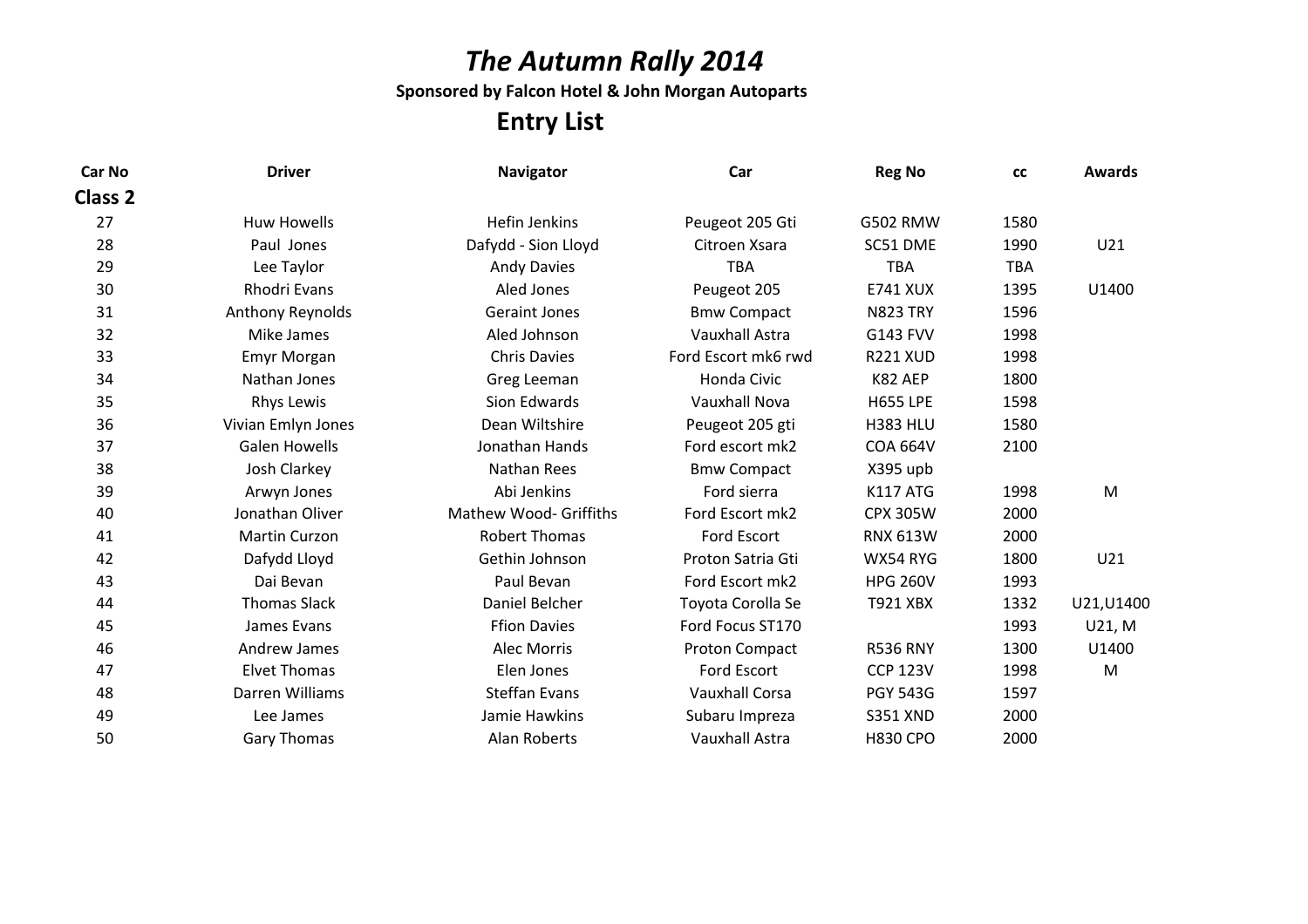# The Autumn Rally 2014

Sponsored by Falcon Hotel & John Morgan Autoparts

### Entry List

| <b>Driver</b>           | <b>Navigator</b>        | Car                   | <b>Reg No</b>   | <b>CC</b> | <b>Awards</b> |
|-------------------------|-------------------------|-----------------------|-----------------|-----------|---------------|
|                         |                         |                       |                 |           |               |
| <b>Huw Evans</b>        | Darren Jones            | Subaru Impreza        |                 | 2000      |               |
| Dafydd Evans            | <b>Tomos Evans</b>      | Ford Escort           | <b>MGT 115V</b> | 2000      | U21           |
| <b>Griffin Tweedale</b> | <b>Scott Marshall</b>   | <b>Vauxhall Nova</b>  | <b>J277 KEJ</b> | 1300      | U1400         |
| <b>Emyr Davies</b>      | <b>Ashley Williams</b>  | Citroen Saxo          | YG54TGJ         | 1598      |               |
| lestyn Davies           | <b>Ben Duke</b>         | Peugeot 205 Gti       | <b>E420 DPE</b> | 1580      | U21           |
| Carwyn (Tyres) Evans    | <b>Andrew Davies</b>    | Subaru Impreza        | X68 ADP         | 1998      | U21           |
| Sam Ducroq              | Chris Hands             | <b>Vauxhall Nova</b>  | <b>K388 VFP</b> | 1598      |               |
| <b>Ricky Reynolds</b>   | Mark John               | Bmw E30               | G272 VYO        | 1796      |               |
| Rhys Jones              | Natasha Roberts         | Renault clio          | BX52 NXT        | 1998      | U21, M        |
| <b>Hugo Carey</b>       | <b>Bronwen Carey</b>    | Ford Escort           | <b>ADK 171V</b> | 1993      | M             |
| <b>Stuart Roberts</b>   | Hefin Jones             | Vauxhall Astra        | <b>H776 ASN</b> | 1998      | U21           |
| Christopher Jenkins     | Jamie George            | Subaru Impreza        | C19 NUT         | 2500      |               |
| <b>Breeze Smorthit</b>  | Joshua Day              | Ford Sierra Saphire   | <b>K294 YBO</b> | 2000      | U21           |
| <b>Rhidian Thomas</b>   | Dafydd Jones            | Peugeot 306           | R81 TBC         | 1998      |               |
| <b>Thomas Williams</b>  | Nathan Gibbard          | Mazda 323 f           | <b>W492 HBX</b> | 1840      |               |
| Jamie Pickup            | Craig Jones             | Peugeot 306 Rallye    | <b>T140 CDY</b> | 1998      |               |
| James Giddings          | Rhodri Jenkins          | Proton Satria Gti     | WU02 ZDS        | 1800      | U21           |
| Simon Bailey            | Daryl Bailey            | Peugeot 205 Gti       | <b>F389 SLL</b> | 1580      |               |
| <b>Aled Edwards</b>     | Maggie Bolland          | Peugeot 306           | <b>R198 GRE</b> | 2000      | M             |
| <b>Stuart Robinson</b>  | Lyle Merchant           | Peugeot 205 Gti       | <b>G226 XEH</b> | 1905      | U21           |
| Gordon meakins          | <b>Richard Evans</b>    | Proton Satria Gti     | CX52 VOV        | 1800      |               |
| Andrew Blackburn        | <b>Steve Greenfield</b> | Subaru Impreza        | <b>V816 DFH</b> | 1994      |               |
| Alun Price              | Anthony Ramoke          | Peugeot 205 gti       | <b>H762 HRT</b> | 1580      |               |
| Carwyn Griffiths        | Lee BattenBough         | Peugeot 309 Gti       | <b>H370 JPY</b> | 1905      |               |
| <b>Paul Davies</b>      | Alyn Welsby             | <b>Vauxhall Corsa</b> | <b>M442 HAB</b> | 2000      |               |
|                         |                         |                       |                 |           |               |